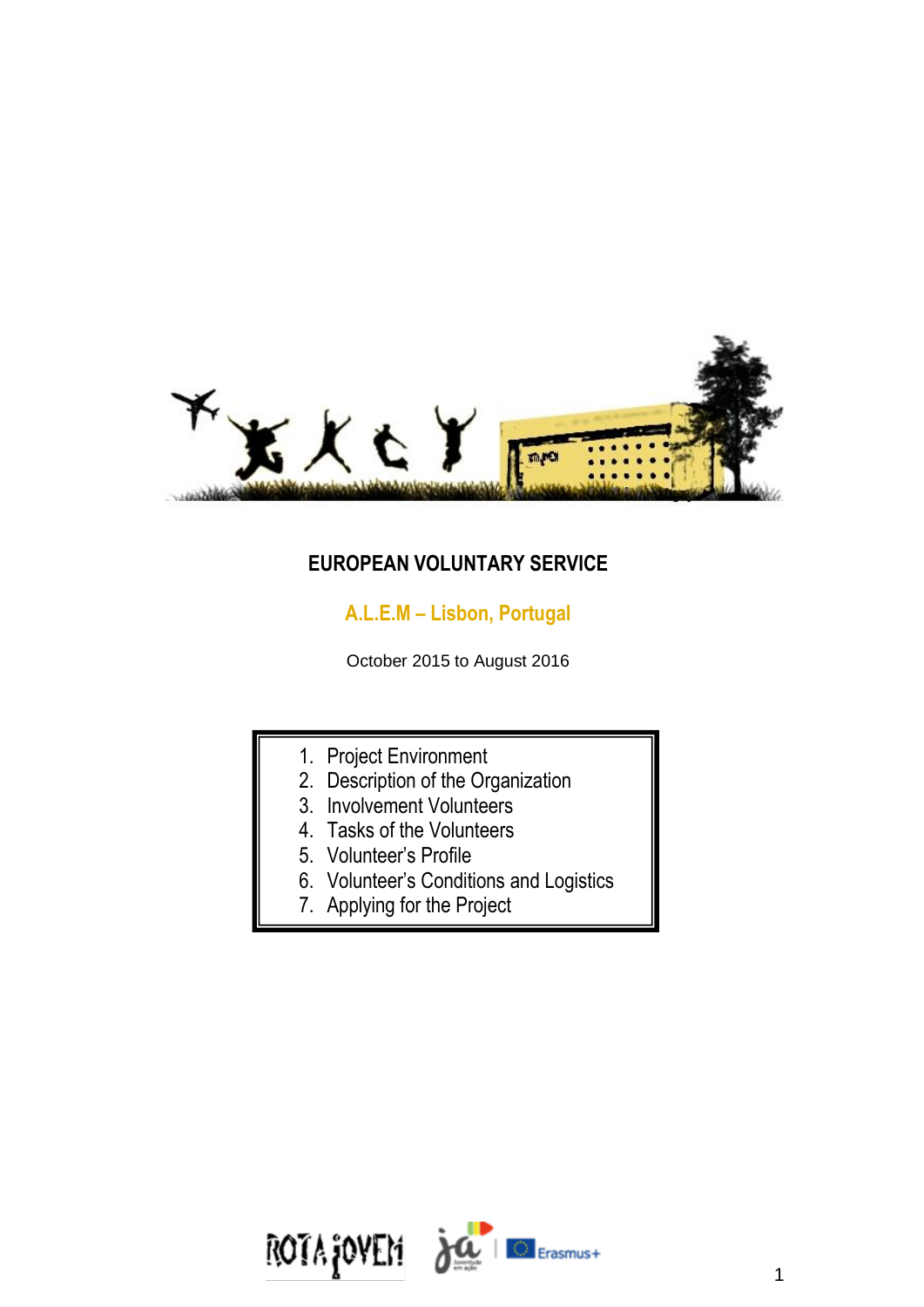## **1. Project Environment**

The EVS project takes place in Belém and mostly in Ajuda area, the western parts of Lisbon. Lisbon is the largest city in Portugal with a population of around 700.000 inhabitants, while the Lisbon Metropolitan Area has a total of more than 2 million inhabitants. The city is the wealthiest region of Portugal and its political center.

Belém and Ajuda are two districts marked by the economic difficulties its residents and many of them are illiterate. Both neighbourhoods are a bit isolated from the rest of the city, but in the last years public transportation has become much better due to the university which was built in Ajuda. From Ajuda to the city center it takes around 35m by bus and 15m by tram from Belém.

Regarding cultural activities, Belém has many famous museums (e.g., Contemporary Art Museum, Ethnographic Museum and Centro Cultural de Belém) and monuments (e.g., Mosteiro dos Jerónimos, Torre de Belém).It is a highly touristic area. Its gardens and promenades by the riverside are a popular leisure spot in the city for families and youngsters. Ajuda, on the other side, is a working class neighbourhood and it serves mostly its own residents.

The headquarters of A.L.E.M - the Eça de Queirós Centre - is set in a high-school (Escola Secundária Marquês de Pombal) with a long tradition in Lisbon, located in Belém area.

Most activities of this EVS project will be developed outside ALEM'S headquarters, namely in the social neighbourhood of Casalinho da Ajuda, in Ajuda district. The apartment blocks were built by the city council in the 1960's, the 1980's and later in 1990's. The inhabitants are mainly emigrants from Africa and Portuguese Roma families, which were given house here after the city council demolished the illegal slums in which they were living. The relocation of these families was problematic because the different groups didn't want to live together and there are still tensions between them and between these new families and the local community which had been living there before. In Ajuda school rates are low and the population faces unemployment /precarious work. There are also some cases of unstructured families and children who are brought up by relatives because they were abandoned by their parents or those are in jail.

When it comes to education, most of these children/ youngsters have serious difficulties at school, be in term of learning process but also on sociability/ behaviour issues. Many of them are not motivated at all to be in school and their parents also do not see the benefit of education, which very commonly leads to disagreements between teachers and parents. In fact, the complicated relationship between teacher and parents is a key issue in the all the difficulties involved in dealing with these children. Another trait of these children is that they are "closed" in their own home/ethnic environment and do not have much contact with different people, outside of their local neighbours.

The volunteers are therefore an important support to the work of the teachers and educators in these schools/ kindergartens, because they bring a new input and can connect to the children in a different way.

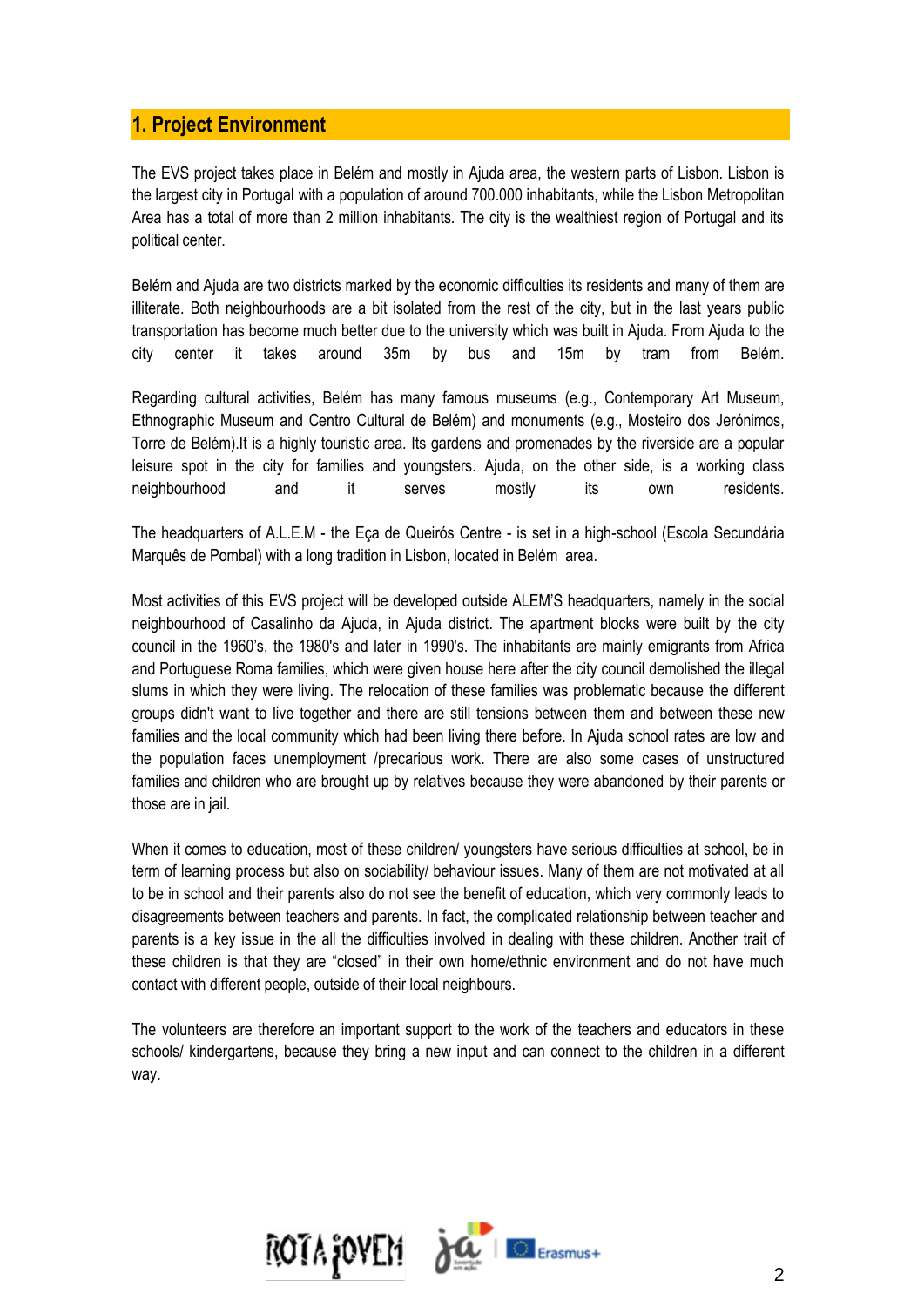## **2. Description of the Organization**

A.L.E.M. (Associação, Literatura, Literacia e Mediação) is an association whose aims are to study the role of literature in the process of learning to read and to train reading mediators (families, teachers, volunteers) who will support the children in the process.

In addition, the Association develops actions for various schools and social-educational projects. The Centre also manages an archive of literature for children, open to educators and teacher who wish to have access to children's books and where they can find resources and advices on how to approach literature with their pupils.

One of the projects, **Literature and Literacy Project** (www.leituras.net or literaturaeliteracia.no.sapo.pt) - participated, with the initiative of the Portuguese Education Ministry, in the program *Schooling for Tomorrow* promoted by OCDE. In 2001, in order to continue the previous program, it was created the "Eça de Queirós Literature and Literacy Study & Resource Centre, located in Escola Secundária Marquês de Pombal, a high-school in Lisbon - Belém area.) At the Centre there is a children's book library (Biblioteca Matilde Rosa Araújo) and the secretariat of the Center.

A part of the intervention of the Association is developed in a social neighborhood (Bairro do Casalinho da Ajuda), mainly inhabited by African emigrants and Roma families. Here, the association leads the Project *"Social Bond"* with several partners: the local group of schools (Agrupamento Francisco Arruda); the centre for adult education belonging to a high-school (Centro Novas Oportunidades- Escola Secundária Marquês de Pombal); a Roma association (Pastoral dos Ciganos); a cultural institute (Instituto do Oriente); the Faculty of Political and Social Sciences - University of Lisbon; an educational association (Associação de Protecção da Infância da Ajuda); a cultural association (Associação de Actividades Culturais do Bairro 2 de Maio) and an association that promotes social inclusion of people, of all ages, with disabilities (Fundação -Liga)

The "Social Bond" project aims at promoting social inclusion of the inhabitants and the social cohesion and positive esteem between the different cultures in the area. Some of the activities developed in the neighbourhood since 1997 were: organization of Solidarity Parliaments (UNESCO model) ;Youth Councils for Citizenship; edition of the newspaper "O Cidadão" e "O Casalinho" (done by children); organization of training sessions on how to create a business; and development of theatre courses and plays. The place where these activities were carried out was closed and the intervention focus moved to the local kindergarten + primary school which is nowadays still happening. All this patrimony of experience is now under the tutelage of A.L.E.M., under the guidance of the same team.

EVS volunteers will cooperate in the kindergartens and in the primary school in Casalinho da Ajuda. This part of the project is called "Sonhar a Utopia" (Dream with Utopia) and focuses on improving children's literacy levels through literature reading in order to promote the pleasure for reading, reading skills and reading habits. These aspects underlie school achievement and, consequently, help to prevent early school-drop out and improve social inclusion. This project is a research-action project and there is a strong theoretical support assured by the Eça de Queirós Centre.

The team works daily in the "Proximity Library" in the school with small groups of children (up to 12) reading and exploring books and texts, mainly traditional literature for children and poetry, through the translation of the stories and linguistic contents into different languages: plastic, musical and dramatic,

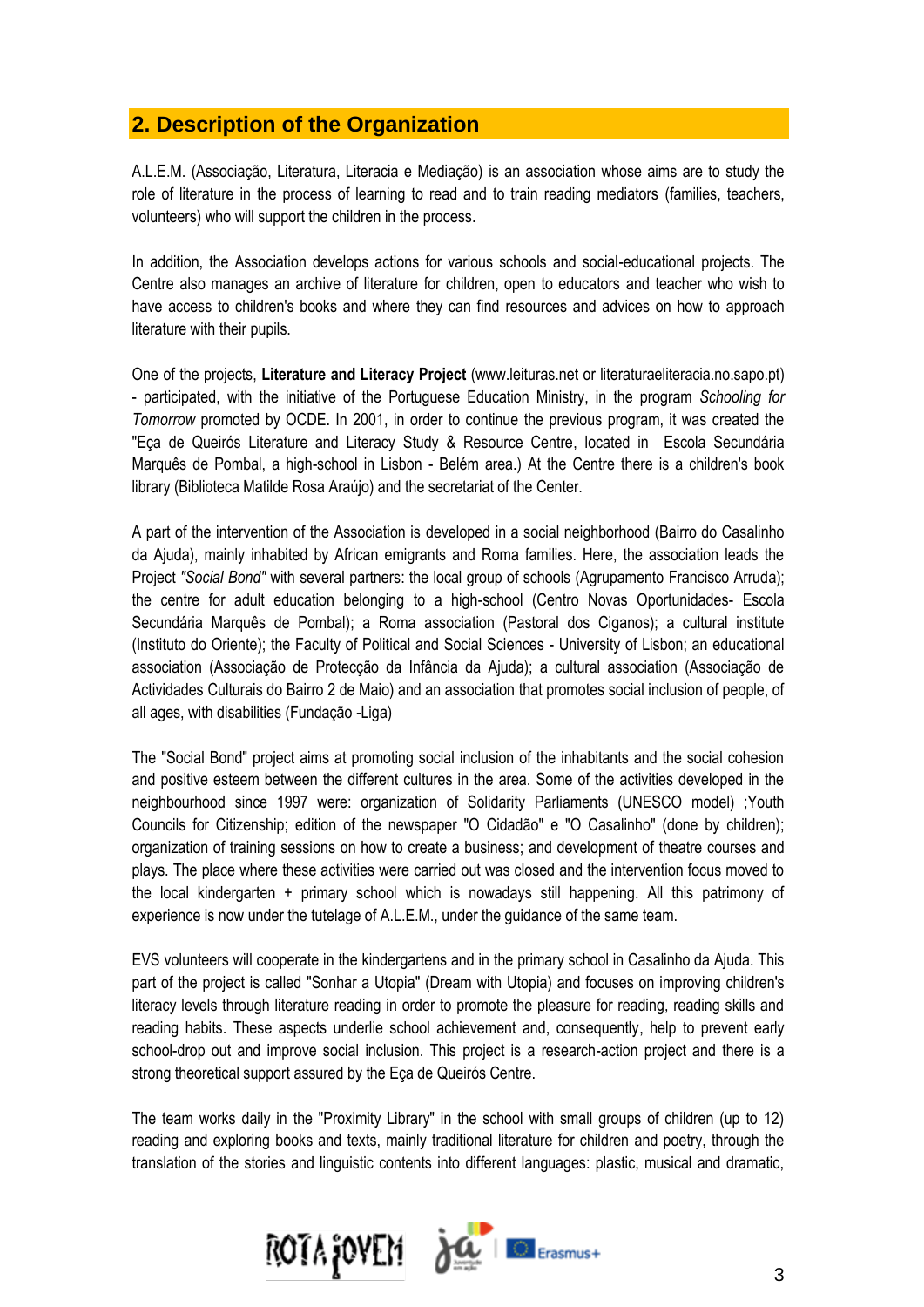and their recreation through "evocative objects" and study visits. This experience fosters children's oral and written language acquisition and development, thus promoting their school achievement and bond to the literate culture. The project also promotes the mobilization of parents and educators to support children in reading at home and the access of the community to books. In order to achieve these aims, the Unit will start the "Street Library" in the neighbourhood.

Since the scholar year of 2009/2010, the number of foreign youngsters assigned to the Project has allowed them to visit different schools and other partner associations, having the successive evaluations of their contribution been highly positive.

### **3. Involvement of Volunteers**

This project will offer volunteers the chance to work with a multicultural group of children and to be involved in their education, as well as with the whole community. Volunteers will get to know more about the role of reading in the prevention of school and early-drop out and how school education can promote social inclusion and citizenship. Accordingly, volunteers will develop practical skills in engaging children with texts through creative, expressive / artistic means, thus developing their ability to handle children and their own creativity.

Volunteers will have the chance to learn or improve Portuguese language and also to learn about Portuguese culture by visiting many heritage spots with the children and getting involved with Portuguese literature and cultural references.

### **4. Tasks of the Volunteers**

Volunteers will have different types of tasks and roles and each volunteer will be involved in two or three main project areas according to their profile and interests. Volunteers will be involved in the projects at the headquarters, at schools, in Fundação Liga and also in the community. They will be engaged with the children or youngsters, together with the teachers and with A.L.E.M team:

#### **A) After-school activities and leisure / educational activities at the Schools**

Volunteers will help teachers that come daily to the Schools after lessons to provide students with lessons on Music, Drama, Plastic Arts, English and Sports (within a governmental programme - "Atividades de Enriquecimento Curricular"). These activities are more informal than "regular" classes and volunteers can provide students with extra support to develop activities and give ideas. Volunteers can focus on the activities they prefer and according to the needs of the teachers.

Throughout the project at schools and kindergartens volunteers are expected to share their skills by developing leisure and educational activities with the children (dance, theatre, sports, environmental activities, etc.) and to introduce their culture by presenting their language, traditions, food, traditional games, music, dances and also children stories from their country to make pupils willing to read more about it and to show different realities.

Volunteers will share the school system and learning methods used in their countries with the staff and educators, thus allowing an enriching exchange and learning process for all the parts.

There are at the moment 5 schools and two kindergartens involved in the project.

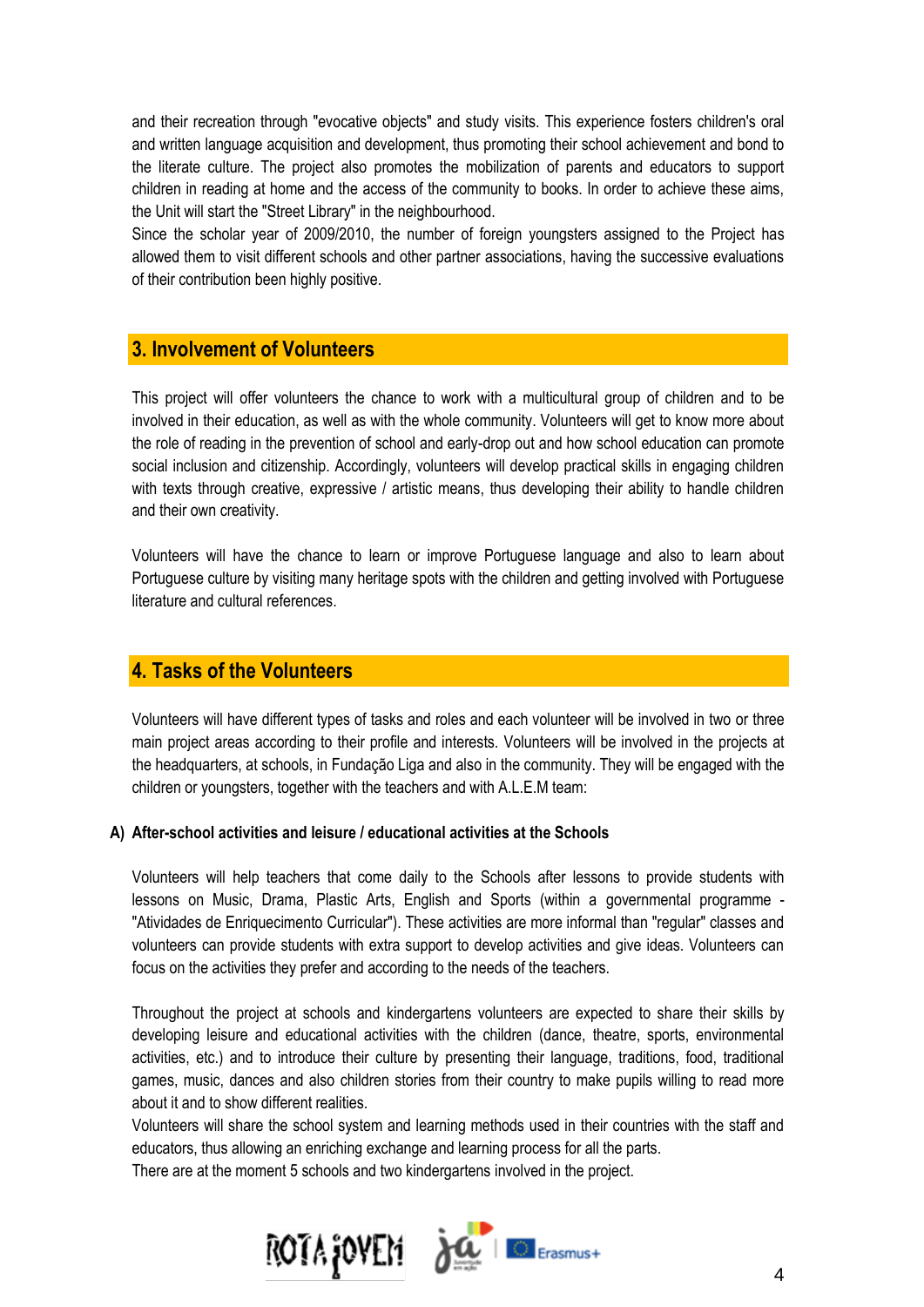### **B) Activities to promote Literature and Reading in the Middle-School, Primary Schools and Kindergartens**

Volunteers will be actively engaged in the tasks meant to promote that children become close with and begin to appreciate books and reading. Namely, volunteers will help the staff in the following tasks: - Representing book stories in different languages (through visual arts, performances, etc.)

- Building stories with the children
- Accompanying children in the visits to the local heritage and study visits
- Preparing material for the reading activities (boxes of evocative objects, images, sound files, etc.)
- Managing the book home lending system

-These sessions to promote reading and explore books and stories are leaded by A.L.E.M. staff or volunteers, with the supervision of the class teacher, and are attended by small groups of around 12 children every day.

#### **C) Fundação Liga**

The volunteers will help in all the activities carried out in Casa das Artes (House of Arts), which promotes cultural and artistic opportunities to stimulate and develop the creative potential of every person, at any age and physical functional status, mental or social, in increasing their self-confidence and social recognition.

The volunteer will be engaged in the following tasks:

- Accompanying groups that attend the art Workshops with mental and physical disabilities;
- Assisting and helping activities in the workshop of contemporary dance, attended by people with physical disabilities;
- Giving support in meal time;
- Helping the implementation of art projects (exhibitions, dance performances, etc.);
- Supporting the cultural events (Christmas Party, Carnival, Santos Populares).

Each of the volunteers will be responsible for different tasks according to the preferences and skills of the volunteers and nature of the tasks. Volunteers can also be asked to help also in each other's' projects when there is a bigger flow of work. Many times volunteers will cooperate and work together.

**OBS:** in Fundação Liga you will work with people either with physical or mental disabilities.

#### **D) Projeto ao Sabor das Palavras – Quinta do Cabrinha and Casalinho da Ajuda**

This project combines both the aims of the Association for the Defence of Diabetics (Associação de Defesa dos Diabéticos- ADD) and those of an association which promotes the right to literacy, as it is the case of ALEM. The project aims therefore at nutrition education and promotion of healthy life styles taking into consideration the protection of the diabetic people and the promotion of literacy among children and youngsters. Nutrition education is of utmost importance for people with lower levels of literacy, because, as it has been documented, this population is more prone to consume carbohydrates and caloric food, which increases the risks of obesity and also diabetes. By using written texts to approach the concept of food and the value of good nutrition, it is expected that children will become more aware about health issues (mainly diabetes) and what can be done to prevent it. At the same time, children will also be in contact with literature, thus improving their relationship to reading. The volunteers will therefore be involved in the following tasks:

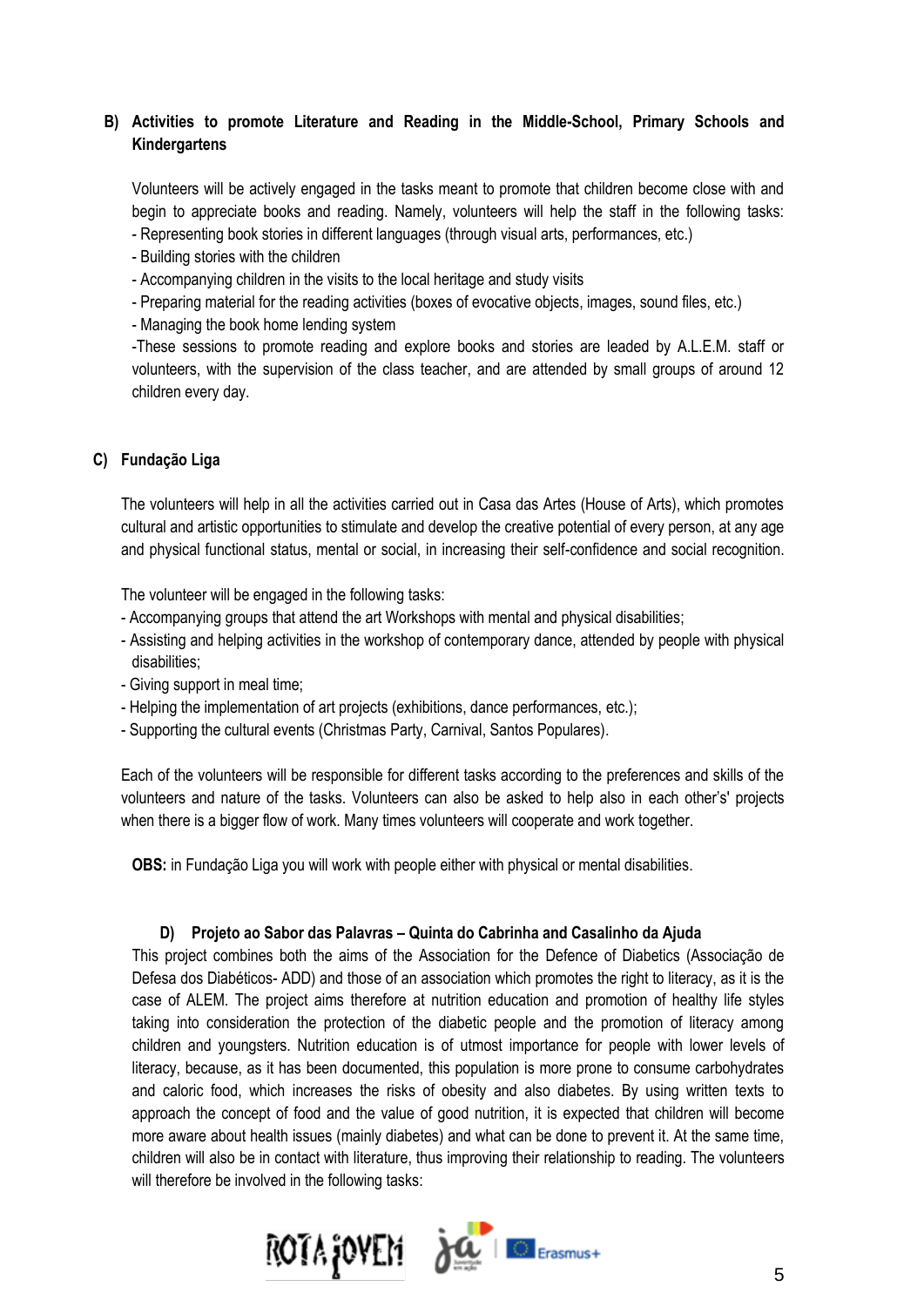- Working with the Roma population (Literary Education and health education and Entrepreneurship II)

- Help on textile workshop in Quinta do Cabrinha;

- Helping organising and in the dynamiztion of the Solidarity Councils (meetings for adults to discuss in a constructive way the problems the community faces and to actively look for creative solutions);

- Collaborating in Adult Literacy;

- Virtual Driving School;

-Recovering bicycles workshops;

- Urban Gardens;

- Helping to organize cultural events for the community that bring together different cultural expressions and different generations;

-Helping to dynamyze reading and writing sessions of tales and poems focused on food;

-Performing theatre or music plays with the children about these issues;

-Helping the educators and children in collecting texts and creating thematic portfolios (proverbs, folktales, games, history of food, world cuisine traditions, food conservation processes and so on);

-Helping to dynamize cooking activities for children (soups, salads, healthy desserts...);

-Dynamizing outdoor activities for children, such as long walks, dance and traditional games;

-Helping escorting the children in study visits to different museums (Botanical Garden, Meteorological museum, Oriental Museum, "Pavilhão do Conhecimento" and others of the kind).

#### **E) CASA INDEPENDENTE /Intendente- Projecto Penélope (newst project)**

Casa Independente is a cultural association/café in Intendente, an area characterized by drugs and prostitution. This association has just started its collaboration with ALEM. Projecto "Penelope" aims at bringing together the resident community in the local area through art and art-related projects that range from literature, to plastic arts, theatre, dance, music.

The project is based on the concept of the greek *Paideia*. By exploring the principles of art - education and collective creation, it is intended that the partner schools launch challenges to the community in order to foster social cohesion. The connection with literature will allow children to look around, understand the reality and intervene critically.

There will be organized different artistic activities that will bring together all different local actors, being inclusion the common goal. The volunteers will support in the activities developed by ALEM and its partners.

#### **IMPORTANT INFO**:

ALEM has also other local projects which the volunteers could integrate, but they depend largely on the annual partnerships and they cannot always be put into action. Some of these small projects also depend on a very specific volunteers' profile and Portuguese linguistic skills, therefore they might not be available at all time. However when the volunteers arrive and during the school year it is possible to join them in case they are active:

### A) **Activities in the Library and Resource Centre (located in Marques de Pombal High School)**

Volunteers will contribute to the daily run of the Eça de Queirós Literature and Literacy Study & Resource Centre, helping the staff in the following tasks:

-Assisting and giving information to visitors;

-Lending books to teachers and educators;

- Preparing material for the reading activities (boxes of evocative objects, image files, sound files, etc.);

- Managing the archive (classify new books, make registrations, dispose books, etc.);

- Preparing sessions for educators on how to animate books and reading;

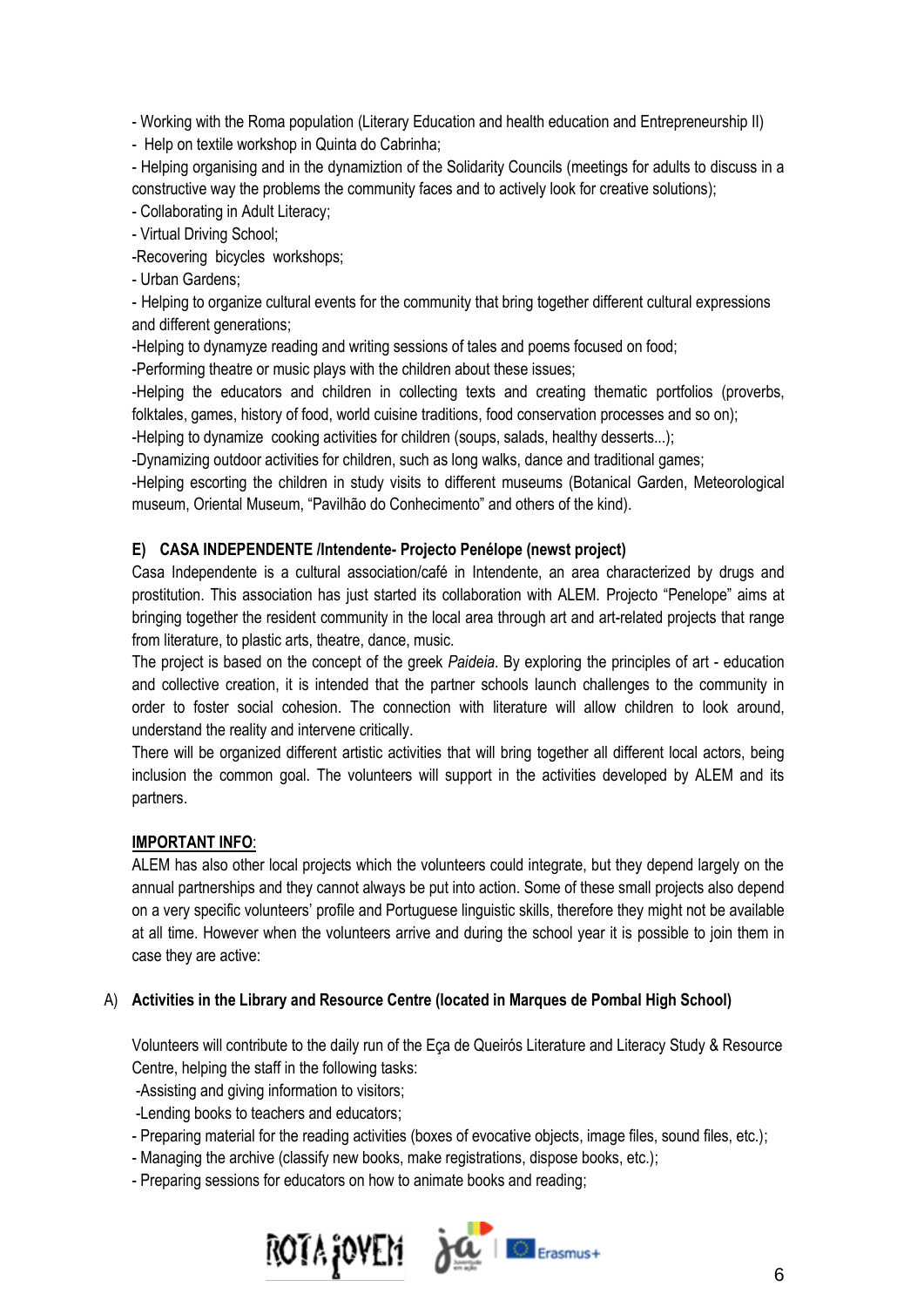**OBS:** This is a very administrative work. However if the volunteers are interested and have some background/interest as librarians they could possibility join.

- **B) Different project in which current volunteers are participating this year:**
- Organizing Workshops on Gender and Human Rights issues for teenagers during lessons;
- Participating and organizing small sessions for **Senior Univeristy.**

### **5. Volunteer's Profile**

We consider that the following profile features are particularly important to the adaptation of the volunteer to this project:

- Motivation to participate in this specific project;
- Interest in literature / reading;

-Appreciation for cultural diversity and personal values of non-racism and equal value of all cultures; -Interest in working with children from different ethnic backgrounds and sometimes with school problems; -Dynamism and creativity to suggest, plan and develop activities with the children and with the community;

- Willing to develop projects related to plastic arts or theatre with the children;

- Equal gender (which allows both girls and boys at school to have "reading models" which whom they can identify themselves);

- Basic knowledge of English and/or Portuguese or motivation to learn;
- Open mind and flexibility;
- It's positive if the volunteers has artistic/ musical skills;
- Willingness to work with people with physical/mental disabilities.

We don't require any particular qualification however personal love for books and reading skills and habits could help the volunteer to fit the idea of the project.

All candidates applying will be considered in the selection process regardless of their nationality, ethnical groups, religion, sexual orientation or political opinion. We are open to volunteers with emigration background or from ethnic minorities.

The selection procedure will include a specific "application form", where the Sending Organization should give a brief presentation of the candidate. For the final selection, we'll make phone interviews.

In the end, an email will be send to selected and non-selected volunteers as well the Sending Organizations.

During all process, the team will also try to identify EVS partners that are fully engaged in promoting the quality of EVS project, so we can ensure the success of the project.

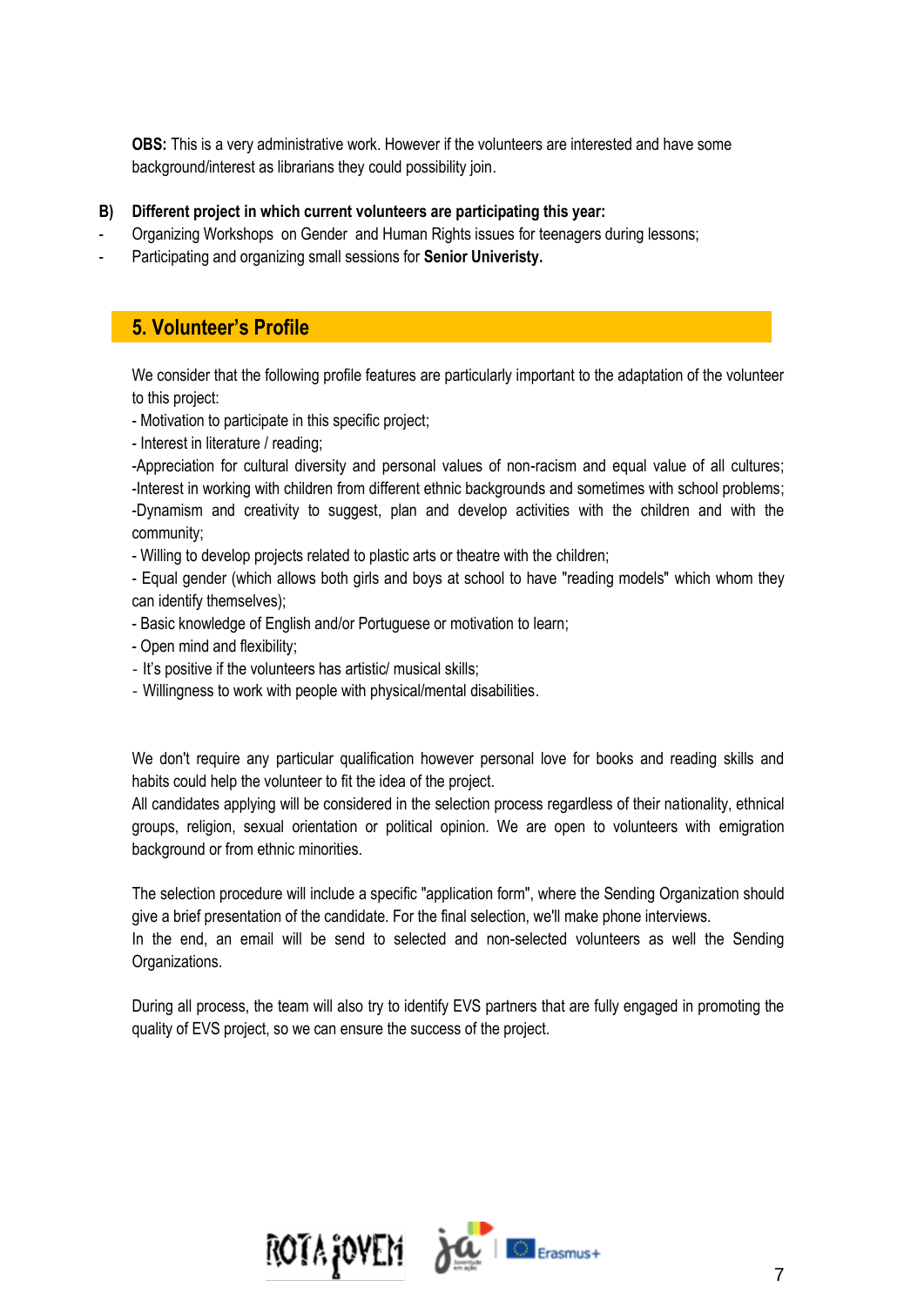## **6. Volunteer's Conditions and Logistics**

### **1) Language course and cultural programme**

In the first month and half, more or less, the volunteers have a small language course (in case the EU online course is not yet active!) and a small cultural programme which includes some visits to important historical places in the area of Lisbon. During this time they are free to discover the city and get used to their new EVS life. They will visit the project, get to know the people but will only start really working after the end of the language course.

### **2) Working hours and Days off**

The standard timetable of volunteers is from 10-17h, varying according to their placement and tasks. Volunteers have days off on Saturday and Sunday. If there's an event during the weekend and volunteers are working in it, they can take 2 days-off to compensate.

Volunteers will be entitled to 2 holiday-days for each month of volunteering. However, as the schools have their own holidays we ask the volunteers to take their holidays during school holidays.

### **3) Food, transport and pocket money**

The volunteers receive an individual monthly allowance for their food expenses and on weekdays they lunch in the canteen of the schools. Plus they receive extra money to be managed in group for house expenses. Each month they will get transportation and pocket money. The money is given in cash in the beginning of the month and it is the responsibility of the volunteer to manage it well.

### **4) Lodgement**

Volunteers will share an apartment in the center of Lisbon with other EVS volunteers. The house is fully equipped and the location is near to metro and bus station, supermarkets, pharmacy and shops. By metro it takes 7 minutes to the city center, by walking 15 to 20 minutes. Most volunteers will share a double room.

## **7. Applying for the Project**

**ROTA JOVEM** [\(www.rotajovem.com](http://www.rotajovem.com/) ) is the coordinating organization (CO) and **ALEM** (HO) the host organization. Volunteers applying for the project "Social Bond" will not work in Rota Jovem at all, but will always be able to join the activities of the coordinating organization whenever they want. As CO Rota Jovem is responsible for all the administrative process regarding your application, as well as the implementation of the project and its management. The final selection of the volunteers is done together by Rota Jovem and A.L.E.M.

If you wish to apply for this project please read very carefully its description, the requested profile of the volunteers, and why you would like to join it .Think critically why this project might interest you, what it can bring to you and what you give in return. Do not choose a project just because you like the country or the city where it takes place! And most of all be aware that you will be developing your activities in schools in complicated neighbourhoods and with particular characteristics. Unfortunately sometimes not